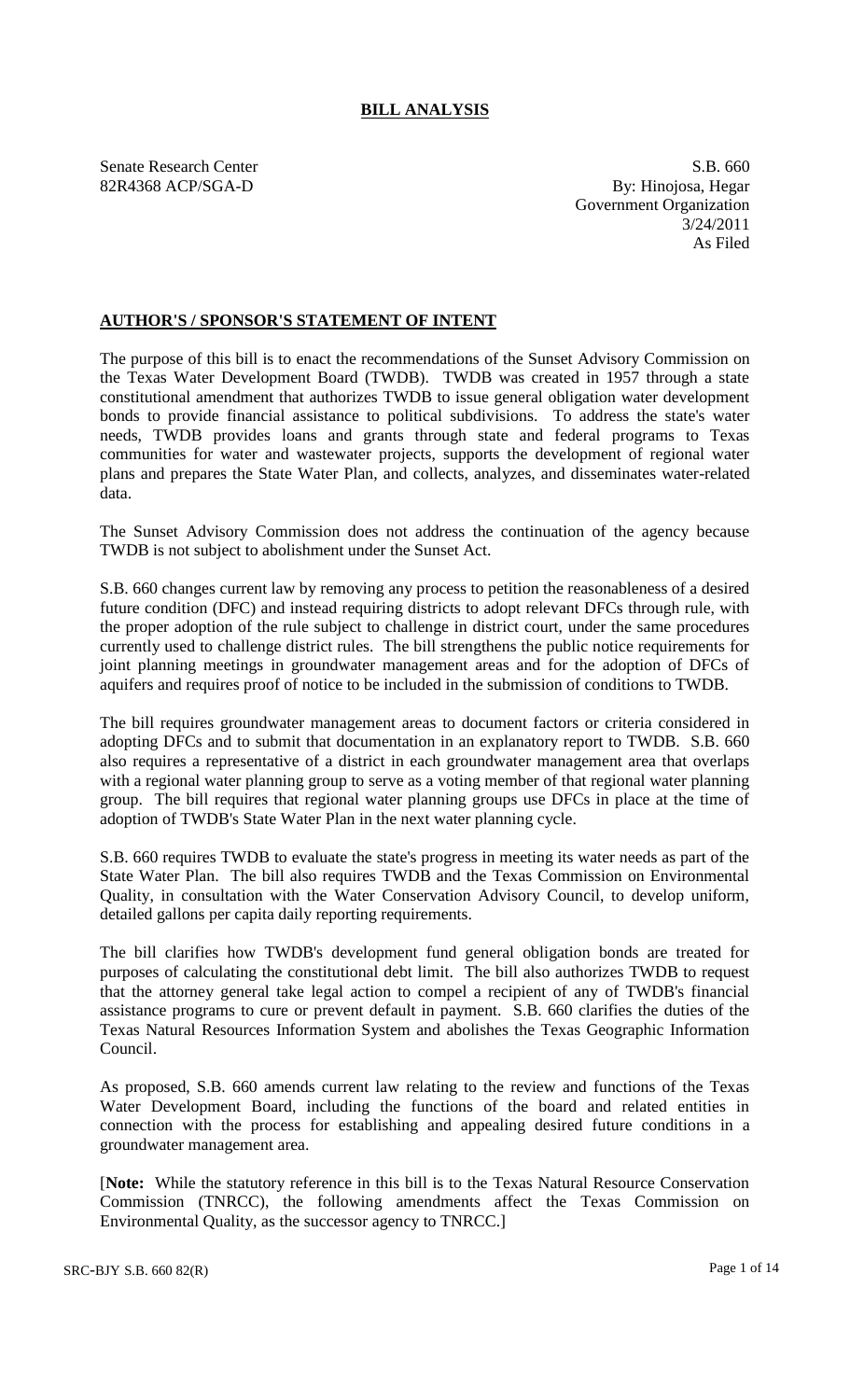## **RULEMAKING AUTHORITY**

Rulemaking authority is expressly granted to the Texas Natural Resource Conservation Commission (TNRCC) in SECTION 5 (Section 11.1271, Water Code) of this bill.

Rulemaking authority is expressly granted jointly to the Texas Water Development Board (TWDB) and TNRCC in SECTION 10 (Section 16.402, Water Code) of this bill.

Rulemaking authority is expressly granted to TWDB in SECTION 14 (Section 36.063, Water Code) of this bill.

## **SECTION BY SECTION ANALYSIS**

SECTION 1. Amends Section 6.013, Water Code, as follows:

Sec. 6.013. SUNSET PROVISION. Provides that the Texas Water Development Board (TWDB) is subject to review under Chapter 325 (Texas Sunset Act), Government Code, but is not abolished under that chapter. Requires TWDB to be reviewed during the period in which state agencies abolished in 2023, rather than 2011, and every 12th year after 2023, rather than 2011, are reviewed.

SECTION 2. Amends Subchapter D, Chapter 6, Water Code, by adding Sections 6.113 and 6.114, as follows:

Sec. 6.113. NEGOTIATED RULEMAKING AND ALTERNATIVE DISPUTE RESOLUTION. (a) Requires TWDB to develop and implement a policy to encourage the use of:

> (1) negotiated rulemaking procedures under Chapter 2008 (Negotiated Rulemaking), Government Code, for the adoption of TWDB rules; and

> (2) appropriate alternative dispute resolution procedures under Chapter 2009 (Alternative Dispute Resolution for Use by Governmental Bodies), Government Code, to assist in the resolution of internal and external disputes under the TWDB's jurisdiction.

(b) Requires that TWDB's procedures relating to alternative dispute resolution conform, to the extent possible, to any model guidelines issued by the State Office of Administrative Hearings (SOAH) for the use of alternative dispute resolution by state agencies.

(c) Requires TWDB to coordinate the implementation of the policy adopted under Subsection (a), provide training as needed to implement the procedures for negotiated rulemaking or alternative dispute resolution, and collect data concerning the effectiveness of those procedures.

Sec. 6.114. FINANCIAL ASSISTANCE PROGRAMS: DEFAULT, REMEDIES, AND ENFORCEMENT. (a) Defines, in this section, "default" and "financial assistance program recipient."

(b) Requires the attorney general, in the event of a default and on request by TWDB, to seek:

(1) a writ of mandamus to compel a financial assistance program recipient or the financial assistance program recipient's officers, agents, and employees to cure the default; and

(2) any other legal or equitable remedy TWDB and the attorney general consider necessary and appropriate.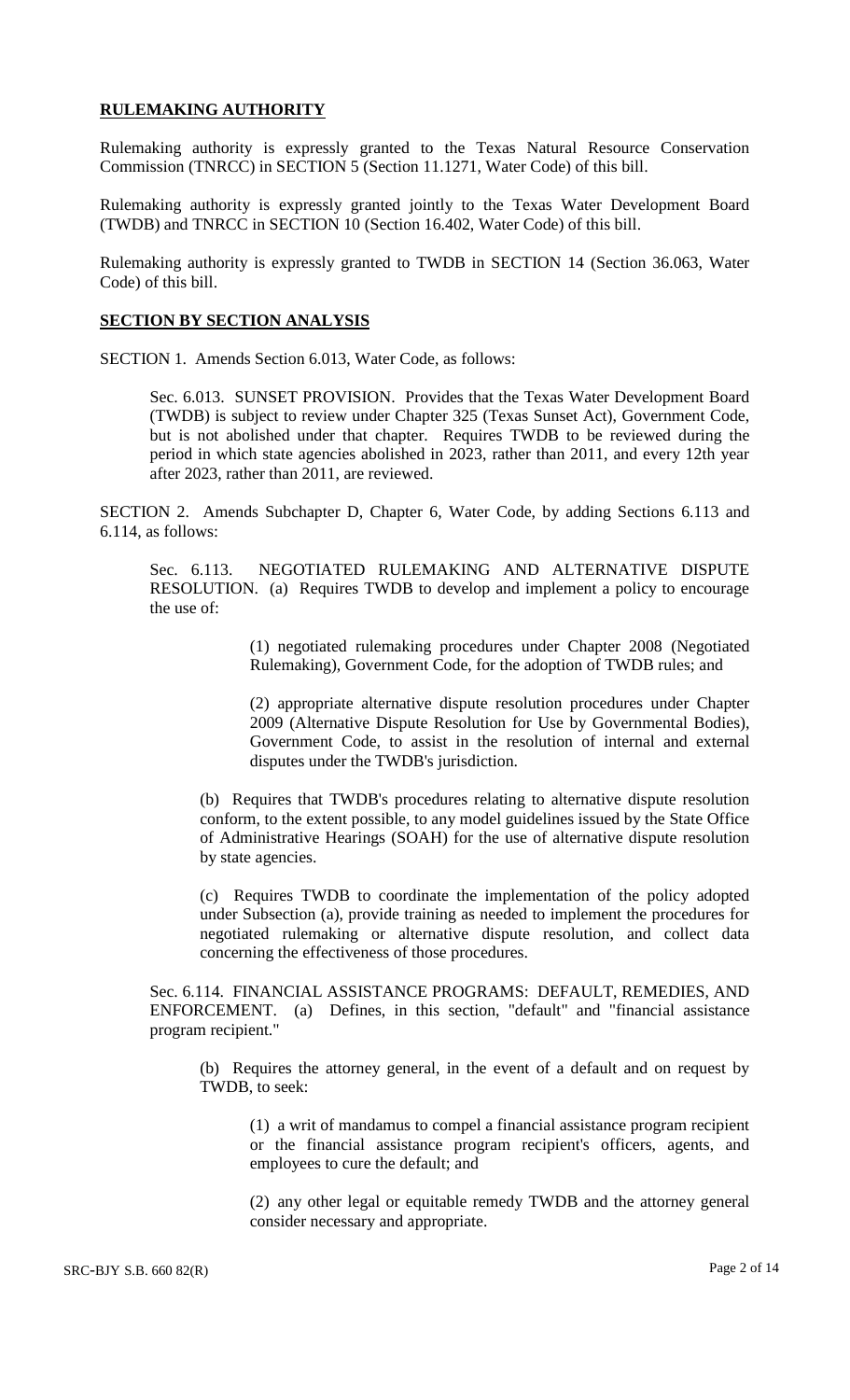(c) Requires that a proceeding authorized by this section be brought and venue is in a district court in Travis County.

(d) Authorizes the attorney general, in a proceeding under this section, to recover reasonable attorney's fees, investigative costs, and court costs incurred on behalf of the state in the proceeding in the same manner as provided by general law for a private litigant.

SECTION 3. Amends Section 6.154, Water Code, as follows:

Sec. 6.154. COMPLAINT FILE. (a) Requires TWDB to maintain a system to promptly and efficiently act on complaints filed with TWDB, rather than requires TWDB to maintain a file on each written complaint filed with TWDB. Requires TWDB to maintain information about parties to the complaint, the subject matter of the complaint, a summary of the results of the review or investigation of the complaint, and its disposition.

Deletes existing text requiring that the file include the name of the person who filed the complaint, the date the complaint is received by TWDB, the name of each person contacted in relation to the complaint, and an explanation of the reason the file was closed, if the agency closed the file without taking action other than to investigate the complaint. Makes nonsubstantive changes.

(b) Requires TWDB to make information available describing its procedures for complaint investigation and resolution, rather than requires TWDB to provide to the person filing the complaint and to each person who is a subject of the complaint a copy of TWDB's policies and procedures relating to complaint investigation and resolution.

SECTION 4. Amends Section 6.155, Water Code, to require TWDB to periodically notify the complaint parties of the status of the complaint until final disposition, rather than requires TWDB, at least quarterly until final disposition of the complaint, to notify the person filing the complaint and each person who is a subject of the complaint of the status of the investigation unless the notice would jeopardize an undercover investigation.

SECTION 5. Amends Section 11.1271, Water Code, by amending Subsection (f) and adding Subsection (g), as follows:

(f) Requires the Texas Natural Resource Conservation Commission (TNRCC) to adopt rules:

(1) establishing criteria and deadlines for submission of water conservation plans, including any required amendments, and for submission of implementation reports; and

(2) requiring the uniform water use calculation system developed under Section 16.403 to be used in the water conservation plans required by this section.

(g) Requires that, at a minimum, rules adopted under Subsection (f)(2) require an entity to report the most detailed level of municipal water use data currently available to the entity. Prohibits TNRCC from adopting a rule that requires an entity to report municipal water use data that is more detailed than the entity's billing system is capable of producing.

SECTION 6. Amends Section 16.021, Water Code, by amending Subsections (c), (d), and (e) and adding Subsections (d-1) and (g), as follows:

(c) Requires the executive administrator of TWDB (executive administrator) to designate the director of the Texas Natural Resources Information System to serve as the state geographic information officer. Requires the state geographic information officer to: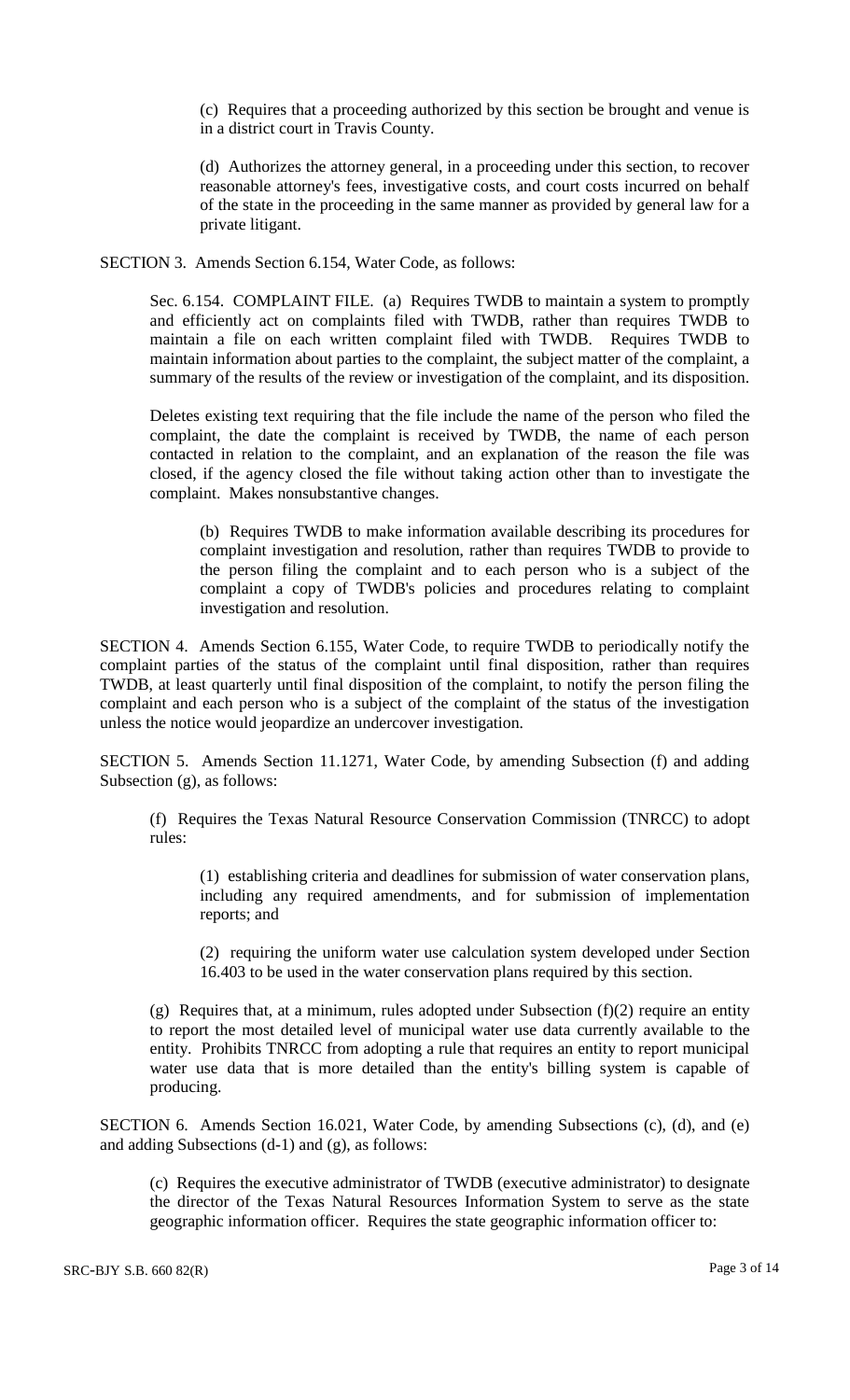(1) coordinate the acquisition and use of high-priority imagery and data sets;

(2) establish, support, and disseminate authoritative statewide geographic data sets;

(3) support geographic data needs of emergency management responders during emergencies;

- (4) monitor trends in geographic information technology; and
- (5) support public access to state geographic data and resources.

Deletes existing text creating the Texas Geographic Information Council (TGIC) to provide strategic planning and coordination in the acquisition and use of geo-spatial data and related technologies in the State of Texas. Deletes existing text requiring the executive administrator and the executive director of the Department of Information Resources (DIR) to designate entities to be members of TGIC. Deletes existing text requiring the chief administrative officer of each member entity to select one representative to serve on the TGIC. Deletes existing text requiring that the duties of TGIC include providing guidance to the executive administrator in carrying out the executive administrator's duties under this section and guidance to DIR for development of rules related to statewide geo-spatial data and technology standards.

(d) Requires TWDB, not later than December 1, 2016, and before the end of each successive five-year period after that date, to submit to the governor, lieutenant governor, and speaker of the house of representatives a report that contains recommendations regarding:

(1) statewide geographic data acquisition needs and priorities, including updates on progress in maintaining the statewide digital base maps described by Subsection (e)(6) (requiring the executive administrator, under the guidance of TGIC, to coordinate, conduct, and facilitate the development, maintenance, and use of mutually compatible statewide digital base maps depicting natural resources and man-made features);

(2) policy initiatives to address the acquisition, use, storage, and sharing of geographic data across the state;

(3) funding needs to acquire data, implement technologies, or pursue statewide policy initiatives related to geographic data; and

(4) opportunities for new initiatives to improve the efficiency, effectiveness, or accessibility of state government operations through the use of geographic data.

Deletes existing text requiring member entities of the TGIC that are state agencies, and authorizing member entities that are not state agencies, to provide information to the TGIC about their investments in geographic information and plans for its use. Deletes existing text requiring the TGIC, not later than November 1 of each even-numbered year, to prepare and provide to TWDB, DIR, the governor, and the legislature a report that describes the progress made by each TGIC member entity toward achieving geographic information system goals and in implementing geographic information systems initiatives, and recommends additional initiatives to improve the state's geographic information systems programs.

(d-1) Requires TWDB to consult with stakeholders in preparing the report required by Subsection (d).

(e) Requires the executive administrator, rather than requires the executive administrator under the guidance of the TGIC, to: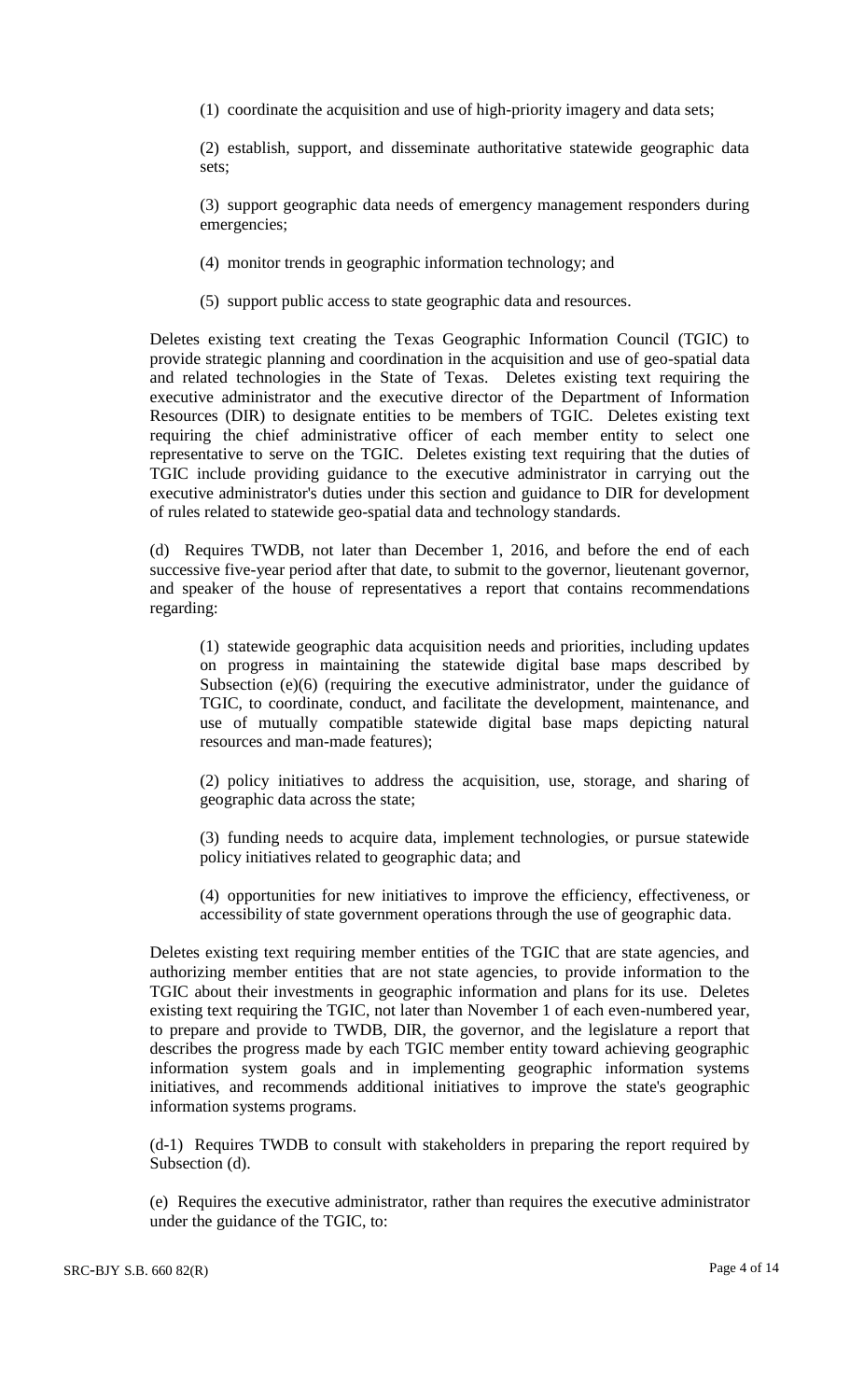(1) further develop the Texas Natural Resources Information System by promoting and providing for effective acquisition, archiving, documentation, indexing, and dissemination of natural resource and related digital and nondigital data and information;

(2) obtain information in response to disagreements regarding names and name spellings for natural and cultural features in the state and provide this information to the Board on Geographic Names of the United States Department of the Interior;

(3) make recommendations to the Board on Geographic Names of the United States Department of the Interior for naming any natural or cultural feature subject to the limitations provided by Subsection (f) (prohibiting a recommendation from being made to the Board on Geographic Names of the United States Department of Interior for certain features);

(4) make recommendations to DIR to adopt and promote standards that facilitate sharing of digital natural resource data and related socioeconomic data among federal, state, and local governments and other interested parties;

(5) acquire and disseminate natural resource and related socioeconomic data describing the Texas-Mexico border region; and

(6) coordinate, conduct, and facilitate the development, maintenance, and use of mutually compatible statewide digital base maps depicting natural resources and man-made features.

(g) Authorizes TWDB to establish one or more advisory committees to assist TWDB or the executive administrator in implementing this section, including by providing information in connection with the preparation of the report required by Subsection (d). Requires TWDB, in appointing members to an advisory committee, to consider including representatives of state agencies that are major users of geographic data, federal agencies, local governments, and DIR.

SECTION 7. Amends Section 16.023(b), Water Code, as follows:

(b) Authorizes the strategic mapping account in the general revenue fund to be appropriated only to TWDB to, among other purposes, administer, implement, and operate other programs of the Texas Natural Resources Information System, including the production, storage, and distribution of other digital base maps, as determined by the executive administrator, rather than as determined by the executive administrator or a state agency that is a member of TGIC.

SECTION 8. Amends Section 16.051, Water Code, by adding Subsections (a-1) and (a-2), as follows:

(a-1) Requires that the state water plan include:

(1) an evaluation of the state's progress in meeting future water needs, including an evaluation of the extent to which water management strategies and projects implemented after the adoption of the preceding state water plan have affected that progress; and

(2) an analysis of the number of projects included in the preceding state water plan that received financial assistance from TWDB.

(a-2) Authorizes TWDB, to assist TWDB in evaluating the state's progress in meeting future water needs, to obtain implementation data from the regional water planning groups.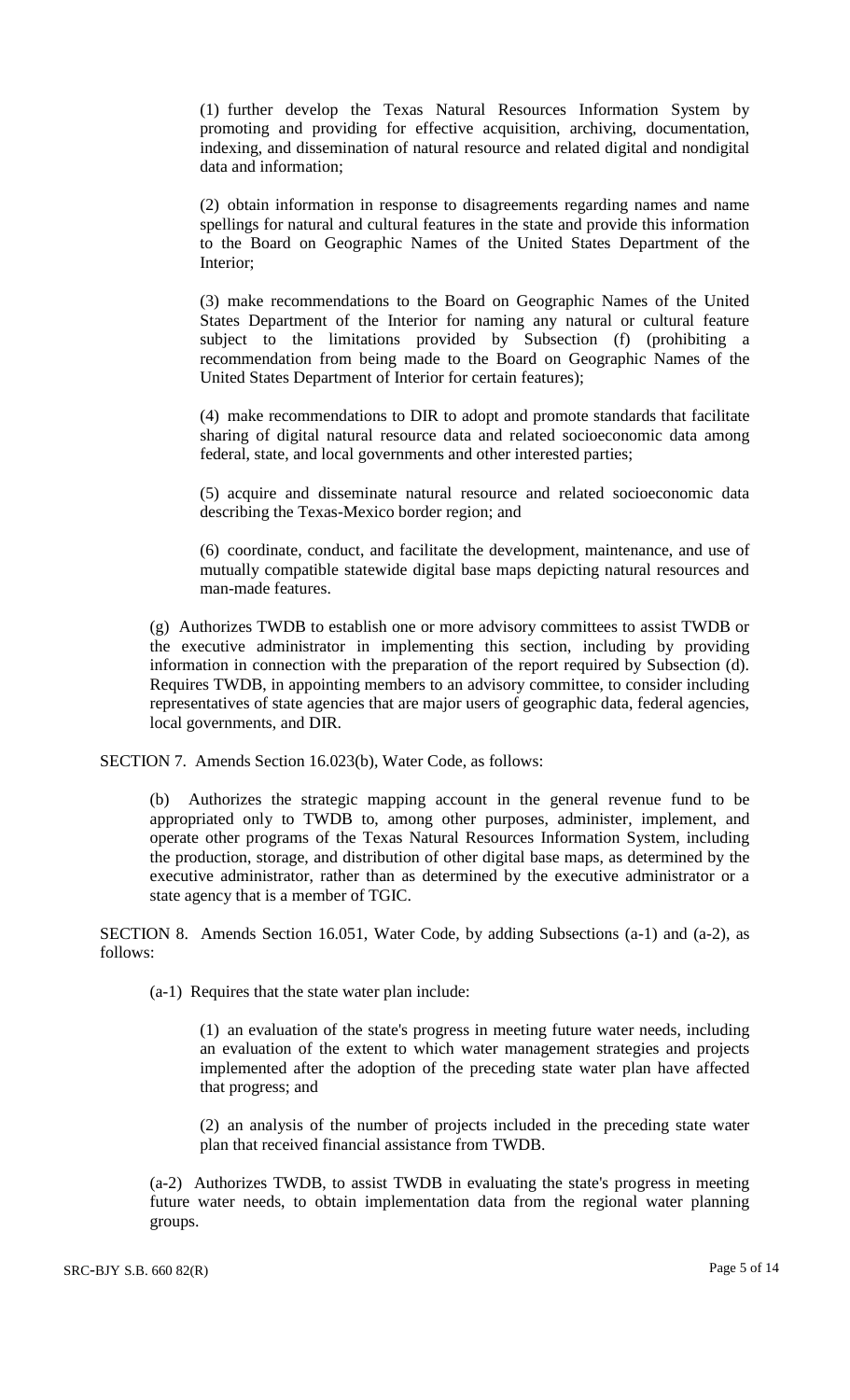SECTION 9. Amends Sections 16.053(c) and (e), Water Code, as follows:

(c) Requires, in addition, the groundwater conservation districts located in each management area, as defined by Section 36.001 (Definitions), located in the regional water planning area to appoint one representative of a groundwater conservation district located in the management area and in the regional water planning area to serve on the regional water planning group.

(e) Requires each regional water planning group to submit to TWDB a regional water plan that meets certain conditions, including that it is consistent with the desired future conditions adopted under Section 36.108 for the relevant aquifers located in the regional water planning area as of the date TWDB most recently adopted a state water plan under Section 16.051 or, at the option of the regional water planning group, established subsequent to the adoption of the most recent plan.

SECTION 10. Amends Section 16.402, Water Code, by amending Subsection (e) and adding Subsection (f), as follows:

(e) Requires TWDB and TNRCC jointly to adopt rules:

(1) identifying the minimum requirements and submission deadlines for the annual reports required by Subsection (b) (requiring each entity that is required to submit a water conservation plan to the executive administrator, TWDB, or TNRCC under this code to report annually to the executive administrator on the entity's progress in implementing the plan);

(2) requiring the uniform water use calculation system developed under Section 16.403 to be used in the reports required by Subsection (b); and

(3) providing for the enforcement of this section and rules adopted under this section.

Makes nonsubstantive changes.

(f) Requires that rules adopted under Subsection (e)(2), at a minimum, require an entity to report the most detailed level of municipal water use data currently available to the entity. Prohibits TWDB and TNRCC from adopting a rule that requires an entity to report municipal water use data that is more detailed than the entity's billing system is capable of producing.

SECTION 11. Amends Subchapter K, Chapter 16, Water Code, by adding Section 16.403, as follows:

Sec. 16.403. UNIFORM WATER USE CALCULATION SYSTEM. Requires TWDB and TNRCC, in consultation with the Water Conservation Advisory Council, to develop a uniform system for calculating municipal water use in gallons per capita per day to be used by each entity required to submit a water conservation plan to TWDB or TNRCC under this code.

SECTION 12. Amends Section 17.003, Water Code, by adding Subsections (c), (d), (e), and (f), as follows:

(c) Provides that water financial assistance bonds that have been authorized but have not been issued are not considered to be state debt payable from the general revenue fund for purposes of Section 49-j (Limit on State Debt Payable from General Revenue Fund), Article III, Texas Constitution, until the legislature makes an appropriation from the general revenue fund to TWDB to pay the debt service on the bonds.

(d) Requires the executive administrator, in requesting approval for the issuance of bonds under this chapter, to certify to the Texas Bond Review Board (BRB) the debt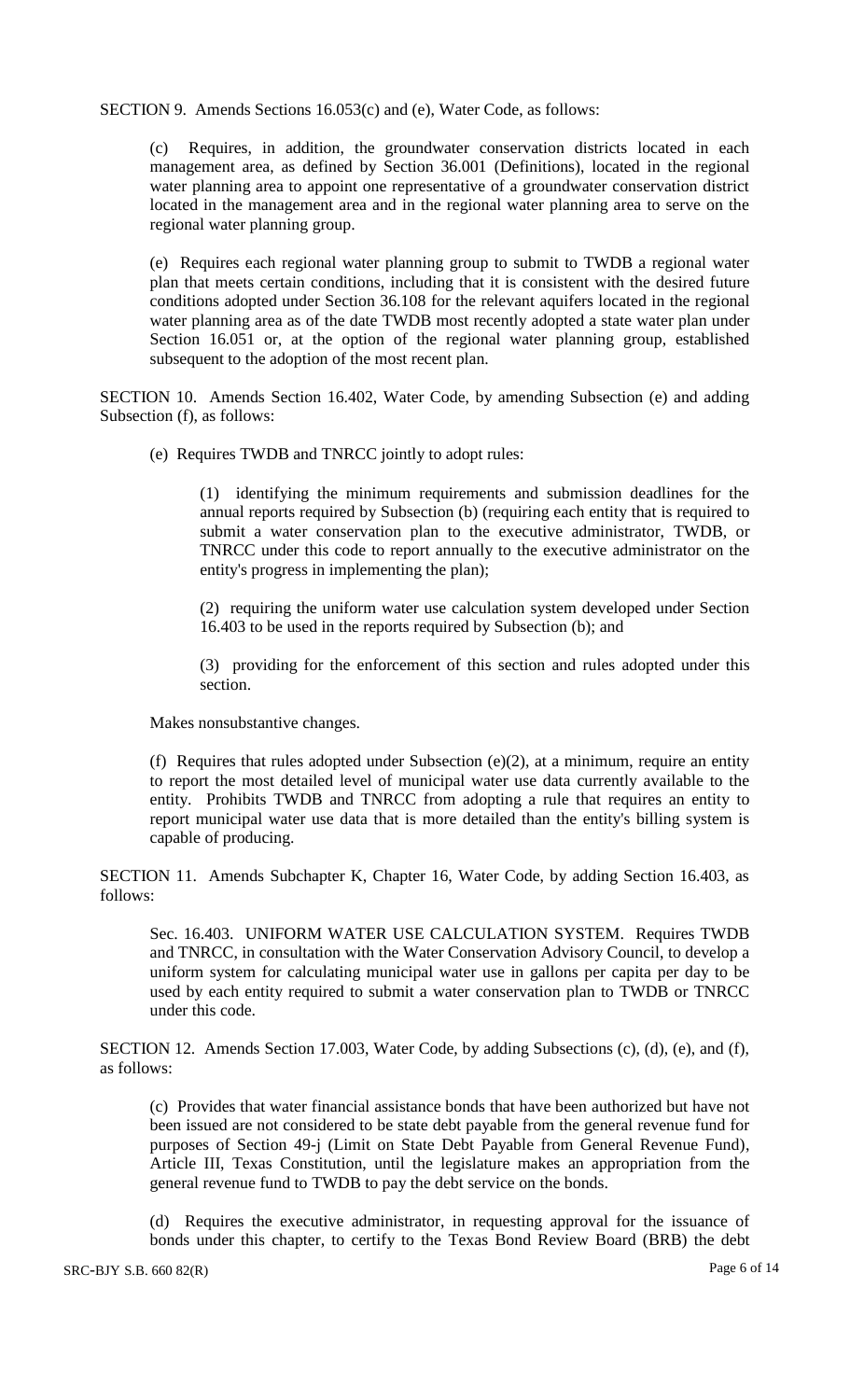service on the bonds that is reasonably expected to be paid from the general revenues of the state, and revenue sources other than the general revenues of the state.

(e) Requires BRB to determine the portion of the debt service on bonds to be issued by TWDB under this chapter that is state debt payable from the general revenues of the state, in accordance with the findings made by BRB in the resolution authorizing the issuance of the bonds and the certification provided by the executive administrator under Subsection (d).

(f) Requires that bonds issued under this chapter that are designed to be paid from the general revenues of the state cease to be considered bonds payable from those revenues if:

(1) the bonds are backed by insurance or another form of guarantee that ensures payment from a source other than the general revenues of the state; or

(2) TWDB demonstrates to the satisfaction of BRB that the bonds no longer require payment from the general revenues of the state and BRB so certifies to the Legislative Budget Board.

SECTION 13. Amends Section 36.001, Water Code, by adding Subdivision (30), to define "desired future condition."

SECTION 14. Amends Section 36.063, Water Code, as follows:

Sec. 36.063. NOTICE OF MEETINGS. (a) Requires that notice of meetings of TWDB, except as provided by Subsections (b) and (c), be given as set forth in the Open Meetings Act, Chapter 551 (Open Meetings), Government Code. Requires that neither failure to provide notice of a regular meeting nor an insubstantial defect in notice of any meeting affect the validity of any action taken at the meeting. Makes a nonsubstantive change.

(b) Requires TWDB, at least 10 days before any meeting or hearing at which TWDB will consider or take public comments on the desired future condition for an aquifer, including a joint planning meeting under Section 36.108 attended by a district representative, to post notice that includes:

(1) the proposed desired future condition or conditions and a list of any other agenda items;

(2) the date, time, and location of the meeting or hearing;

(3) the name, telephone number, and address of the person to whom questions or requests for additional information may be submitted;

(4) the names of the other districts in the district's management area; and

(5) information on how the public may submit comments.

(c) Requires that notice of a meeting or hearing described by Subsection (b) be posted:

(1) in the district office;

(2) in the county courthouse of each county located wholly or partly in the district;

- (3) with the secretary of state; and
- (4) on the district's Internet website, if the district has an Internet website.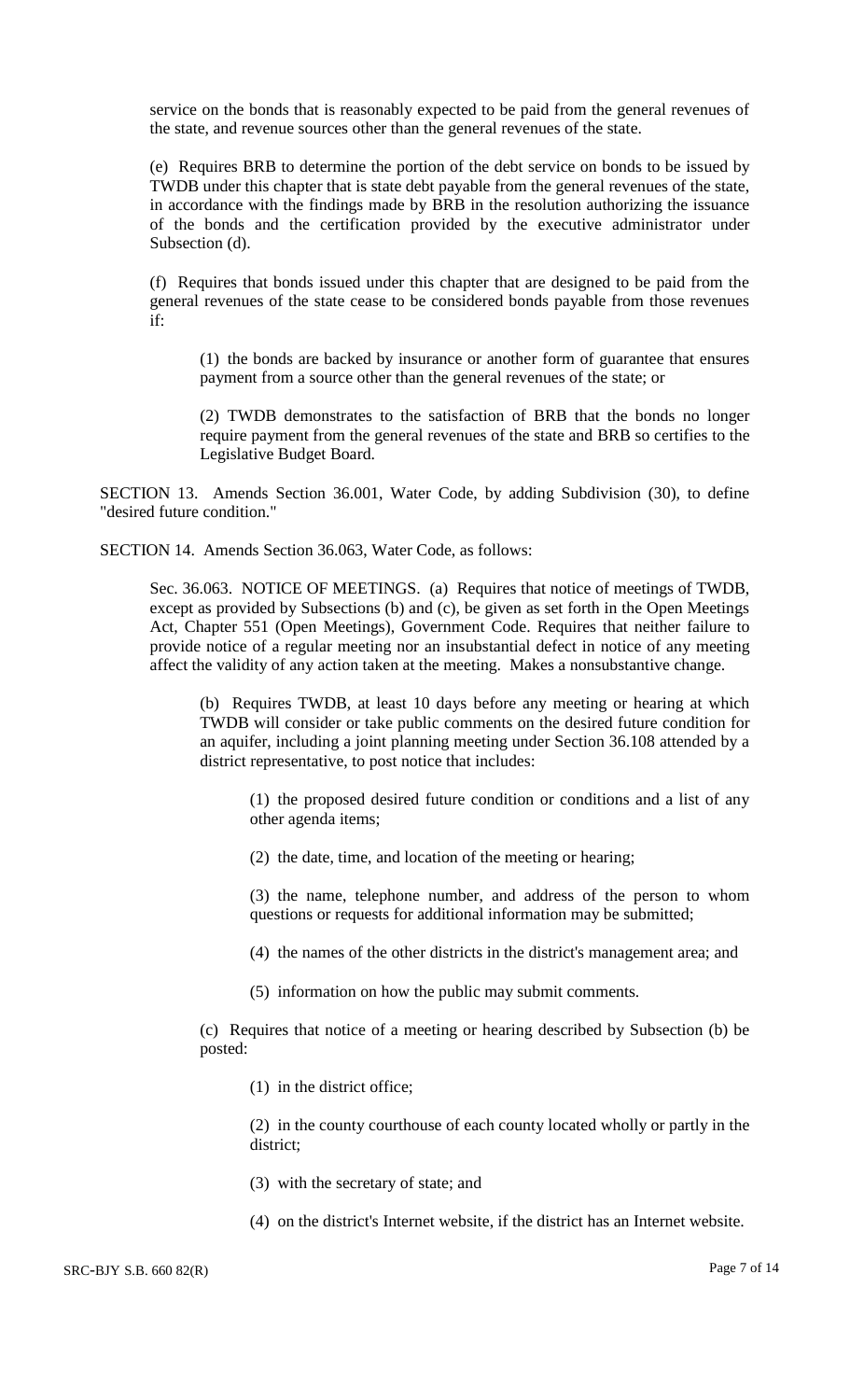(d) Authorizes TWDB by rule to adopt additional notice provisions for a meeting described by Subsection (b) to ensure reasonable notice to and comment from affected stakeholders such as landowners, permit holders, local officials, and other members of the public.

SECTION 15. Amends Sections 36.1071(a) and (e), Water Code, as follows:

(a) Requires any district or authority created under Section 52 (Counties, Cities or Other Political Corporations or Subdivisions; Lending Credit; Grants; Bonds), Article III, or Section 59 (Conservation and Development of Natural Resources and Parks and Recreational Facilities; Conservation and Reclamation Districts), Article XVI, Texas Constitution, that has the authority to regulate the spacing of water wells, the production from water wells, or both (district), following notice and hearing, in coordination with surface water management entities on a regional basis, to develop a comprehensive management plan which addresses certain management goals, as applicable, including addressing the desired future conditions adopted by the district under Section 36.108, rather than addressing in a quantitative manner the desired future conditions of the groundwater resources.

(e) Requires a district, in the management plan described under Subsection (a), to:

(1) identify the performance standards and management objectives under which the district will operate to achieve the management goals identified under Subsection (a);

(2) specify, in as much detail as possible, the actions, procedures, performance, and avoidance that are or may be necessary to affect the plan, including specifications and proposed rules;

(3) include estimates of the following:

(A) managed available groundwater in the district based on the desired future condition adopted by rule, rather than established, under Section 36.108;

(B) the amount of groundwater being used within the district on an annual basis;

(C) the annual amount of recharge from precipitation, if any, to the groundwater resources within the district;

(D) for each aquifer, the annual volume of water that discharges from the aquifer to springs and any surface water bodies, including lakes, streams, and rivers;

(E) the annual volume of flow into and out of the district within each aquifer and between aquifers in the district, if a groundwater availability model is available;

(F) the projected surface water supply in the district according to the most recently adopted state water plan; and

(G) the projected total demand for water in the district according to the most recently adopted state water plan; and

(4) consider the water supply needs and water management strategies included in the adopted state water plan.

SECTION 16. Amends Subchapter D, Chapter 36, Water Code, by amending Section 36.108 and adding Sections 36.1081, 36.1082, 36.1083, 36.1084, and 36.1085, as follows: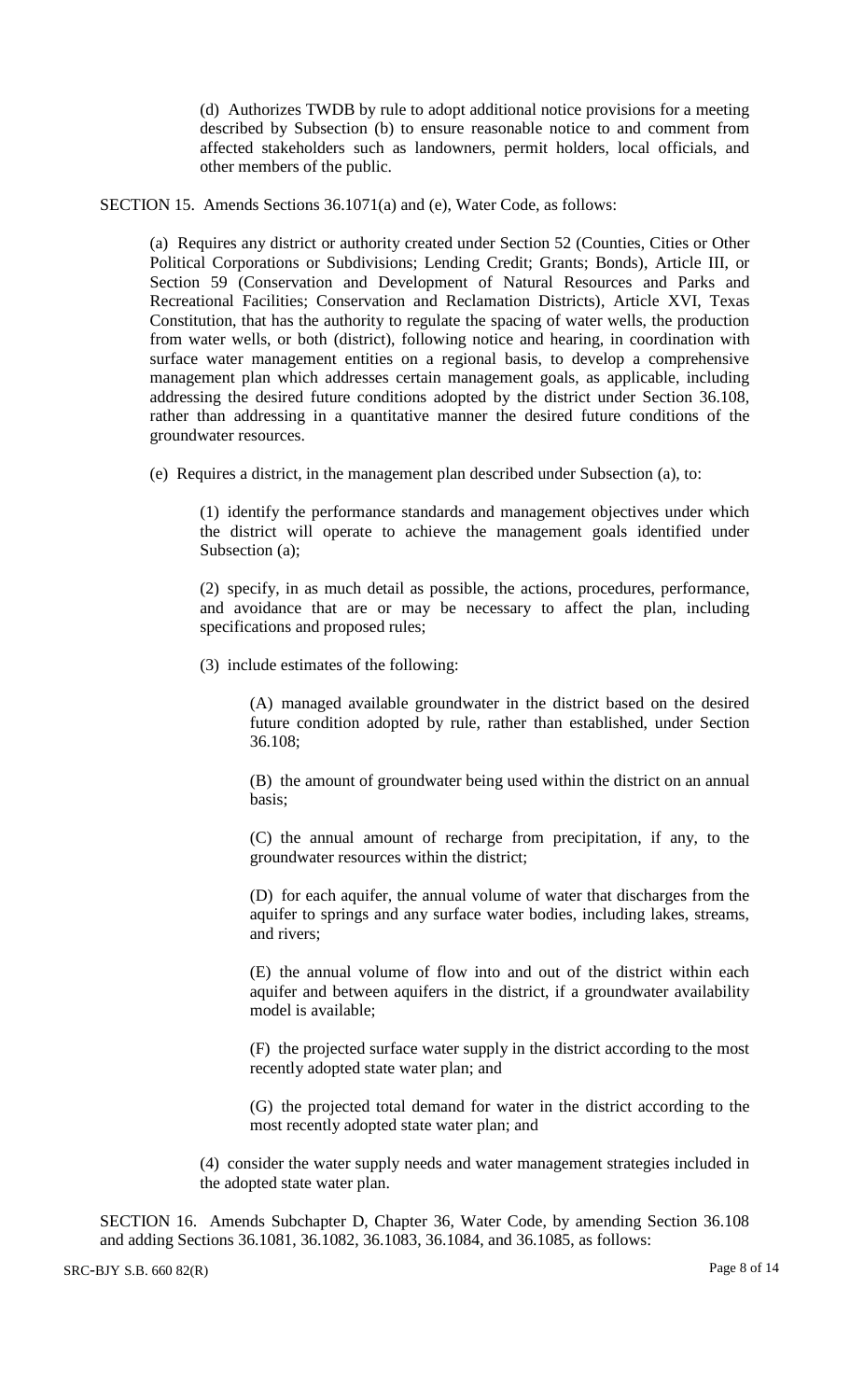Sec. 36.108. JOINT PLANNING IN MANAGEMENT AREA. (a) Defines, in this section, "district representative." Makes nonsubstantive changes.

(b) Makes no changes to this subsection.

(c) Requires the district representatives, rather than the presiding officer, or the presiding officer's designee, of each district located in whole or in part of the management area, to meet at least annually to conduct joint planning with the other districts in the management area and to review the management plans, the accomplishments of the management area, and proposals to adopt new or amend existing desired future conditions, rather than to review management plans and accomplishments for the management area. Requires the districts, in reviewing management plans, to consider certain factors.

(d) Requires the districts, not later than September 1, 2010, and every five years thereafter, to consider groundwater availability models and other data or information for the management area and to propose for adoption, rather than to establish, desired future conditions for the relevant aquifers within the management area. Requires the districts, before voting on the proposed desired future conditions of the aquifers under Subsection (d-2), rather than in establishing the desired future conditions of the aquifers under this section, to consider:

(1) aquifer uses or conditions within the management area, including conditions that differ substantially from one geographic area to another;

(2) the water supply needs and water management strategies included in the state water plan;

(3) hydrological conditions, including for each aquifer in the management area the total estimated recoverable storage as provided by the executive administrator, and the average annual recharge, inflows, and discharge;

(4) other environmental impacts, including impacts on spring flow and other interactions between groundwater and surface water;

(5) the impact on subsidence;

(6) socioeconomic impacts reasonably expected to occur;

(7) the impact on the interests and rights in private property, including ownership and the rights of management area landowners and their lessees and assigns in groundwater as recognized under Section 36.002 (Ownership of Groundwater);

(8) whether the desired future conditions are physically possible; and

(9) any other information relevant to the specific desired future conditions, rather than uses or conditions of an aquifer within the management area that differ substantially from one geographic area to another.

(d-1) Creates this subsection from existing text. Authorizes the districts to establish different desired future conditions for:

(1) each aquifer, subdivision of an aquifer, or geologic strata located in whole or in part within the boundaries of the management area; or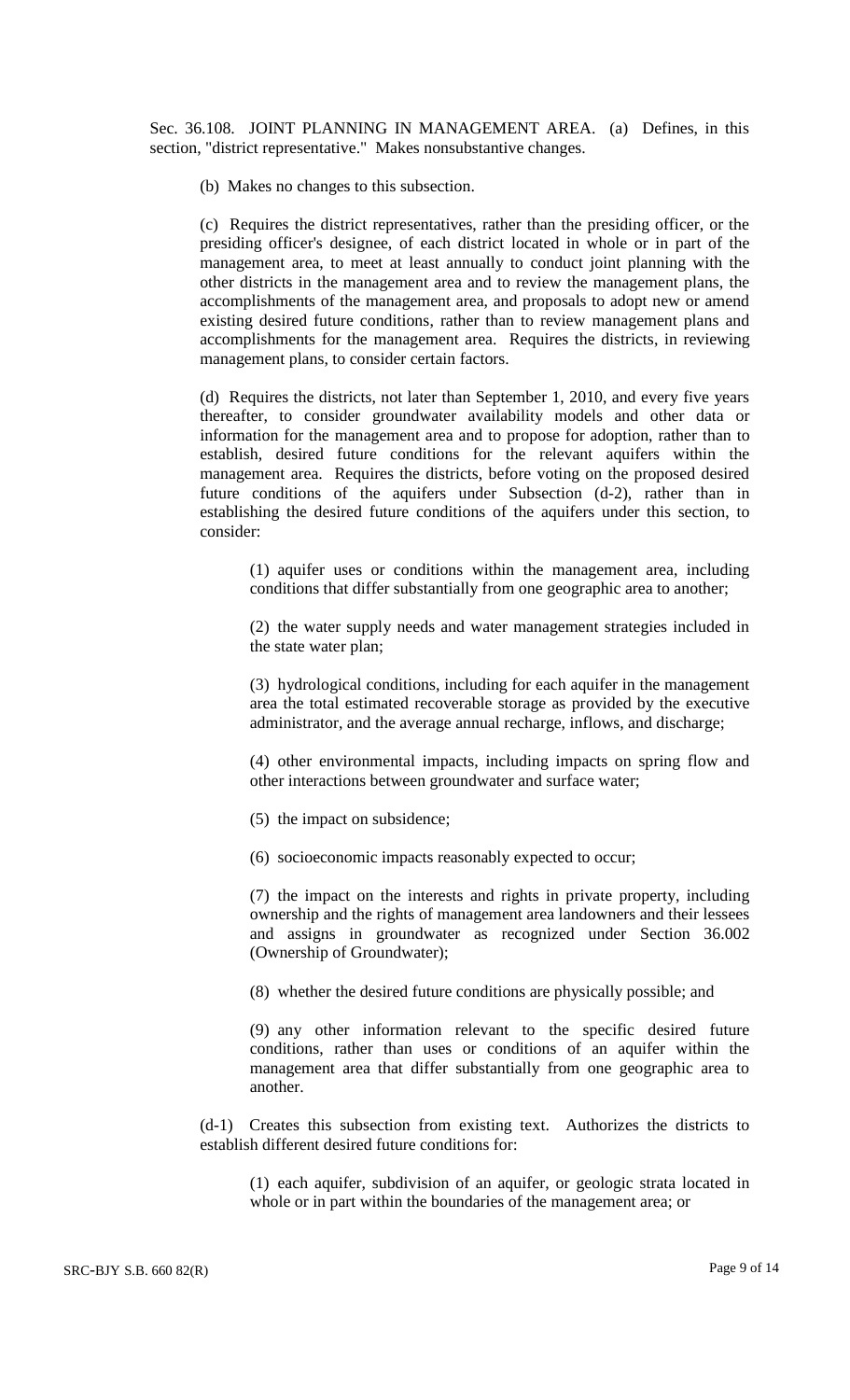(2) each geographic area overlying an aquifer in whole or in part or subdivision of an aquifer within the boundaries of the management area.

(d-2) Redesignates existing Subsection (d-1) as Subsection (d-2). Requires that the desired future conditions proposed under Subsection (d) be approved by a two-thirds vote of all the district representatives for distribution to the districts in the management area. Provides that a 30-day period for public comments begins on the day the proposed desired future conditions are mailed to the district. Requires each district, during the public comment period and after posting notice as required by Section 36.063, to hold a public hearing on the proposed desired future conditions relevant to that district. Requires the district, during the public comment period, to make available in its office a copy of the proposed desired future conditions and any supporting materials, such as the documentation of factors considered under Subsection (d) and groundwater availability model run results. Requires the district, after the public hearing, to prepare for consideration at the next joint planning meeting a district report that includes comments received, suggested revisions to the proposed desired future conditions, and the basis for the revisions.

Deletes existing text requiring that the desired future conditions established under Subsection (d) be adopted by a two-thirds vote of the district representatives present at a meeting at which at least two-thirds of the districts located in whole or in part in the management area have a voting representative in attendance, and for which all districts located in whole or in part in the management area provide public notice in accordance with Chapter 551, Government Code.

Deletes existing Subsection (d-2) requiring each district in the management area to ensure that its management plan contains goals and objectives consistent with achieving the desired future conditions of the relevant aquifers as adopted during the joint planning process.

(d-3) Requires the district representatives, after the districts have submitted their district reports under Subsection (d-2), to reconvene to review the reports, consider any district's suggested revisions to the proposed desired future conditions, and finally adopt the desired future conditions for the management area. Requires that the desired future conditions be adopted as a resolution by a two-thirds vote of all the district representatives. Requires the district representatives to produce a desired future conditions explanatory report for the management area and submit to TWDB and each district in the management area proof that notice was posted for the adoption meeting, a copy of the resolution, and a copy of the explanatory report. Requires that the report:

(1) identify each desired future condition;

(2) provide the policy and technical justifications for each desired future condition;

(3) include documentation that the factors under Subsection (d) were considered by the districts and a discussion of how the adopted desired future conditions impact each factor;

(4) list other desired future condition options considered and the reasons why those options were not adopted; and

(5) discuss reasons why recommendations made by advisory committees and public comments received by the districts were or were not incorporated into the desired future conditions.

(d-4) Requires the district by rule, as soon as possible after a district receives the desired future conditions resolution and explanatory report under Subsection (d-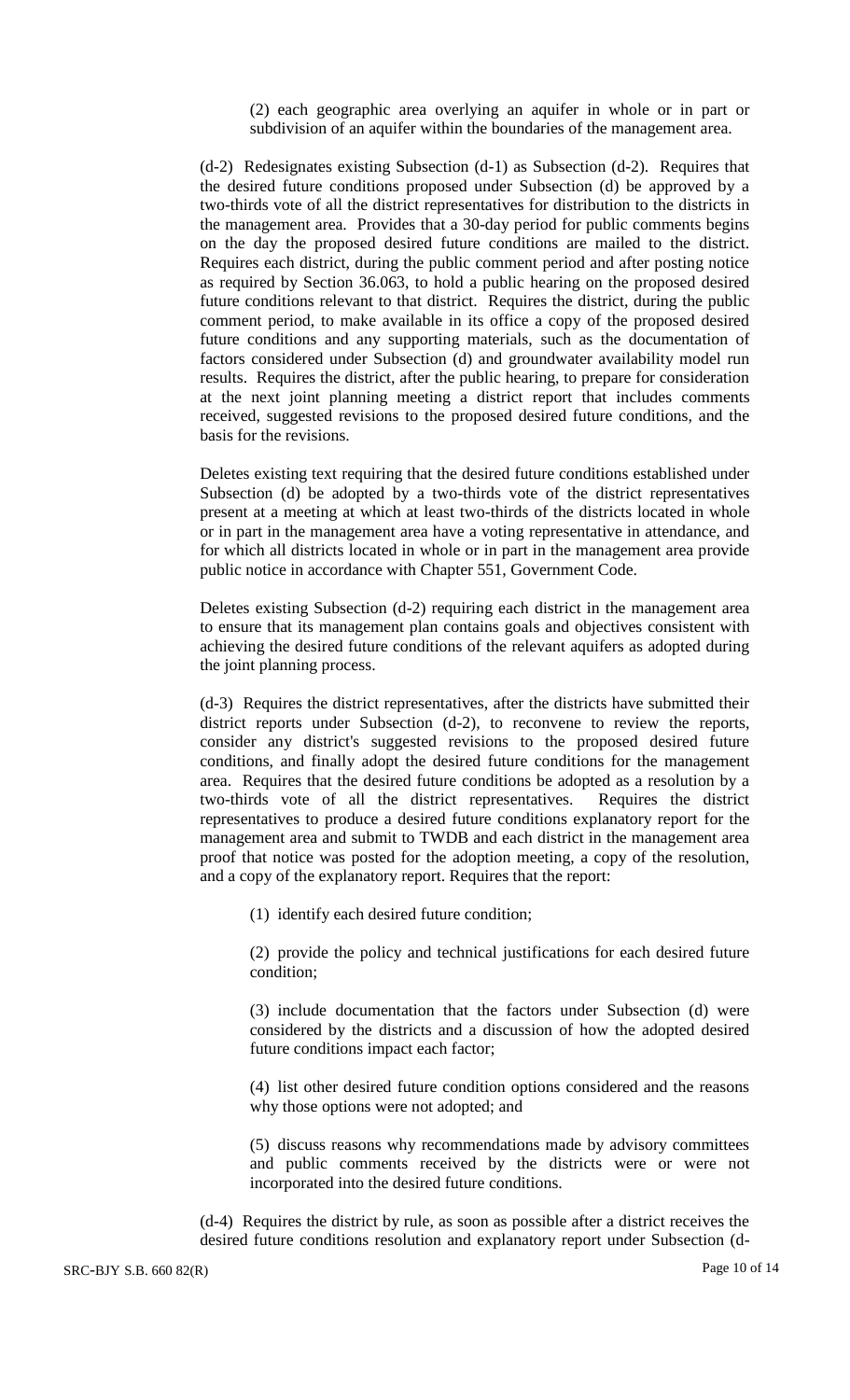3), to adopt the desired future conditions in the resolution and report that apply to the district.

(d-5) Authorizes a district's adoption of a desired future condition to appeal in district court in the manner provided under Subchapter H for a challenge to a district rule.

(e) Requires that a joint meeting under this section, except as provided by this section, be held in accordance with Chapter 551, Government Code. Requires each district to comply with Chapter 552 (Public Information), Government Code. Requires each district in the management area to post uniform notice of the meeting in accordance with Section 36.063, rather than requiring notice of the meeting to be given in accordance with the requirements for notice of district board of directors meetings under that Act.

Sec. 36.1081. TECHNICAL STAFF AND SUBCOMMITTEES FOR JOINT PLANNING. (a) Requires TNRCC and TWDB, on request, to make technical staff available to serve in a nonvoting advisory capacity to assist with the development of desired future conditions during the joint planning process under Section 36.108.

(b) Authorizes the district representatives, during the joint planning process under Section 36.108, to appoint and convene nonvoting advisory subcommittees who represent social, governmental, environmental, or economic interests to assist in the development of desired future conditions.

Sec. 36.1082. PETITION FOR INQUIRY. (a) Defines, in this section, "affected person."

(b) Redesignates existing Subsection (f) as Subsection (b). Authorizes an affected person to file a petition with TNRCC requesting an inquiry for any of the following reasons, rather than authorizes a district or person with a legally defined interest in the groundwater within the management area to file a petition with TNRCC commission requesting an inquiry:

(1) a district fails to submit its management plan to the executive administrator;

(2) a district fails to participate in the joint planning process under Section 36.108, rather than if a district or district refused to join in the planning process;

(3) a district fails to adopt rules;

(4) a district fails to adopt the applicable desired future conditions adopted by the management area at a joint meeting;

(5) a district fails to update its management plan before the second anniversary of the adoption of desired future conditions by the management area;

(6) a district fails to update its rules to implement the applicable desired future conditions before the first anniversary of the date it updated its management plan with the adopted desired future conditions;

(7) the rules adopted by a district are not designed to achieve the desired future conditions adopted by the management area during the joint planning process, rather than the rules adopted by a district are not designed to achieve the desired future condition of the groundwater resources in the groundwater management area established during the joint planning process;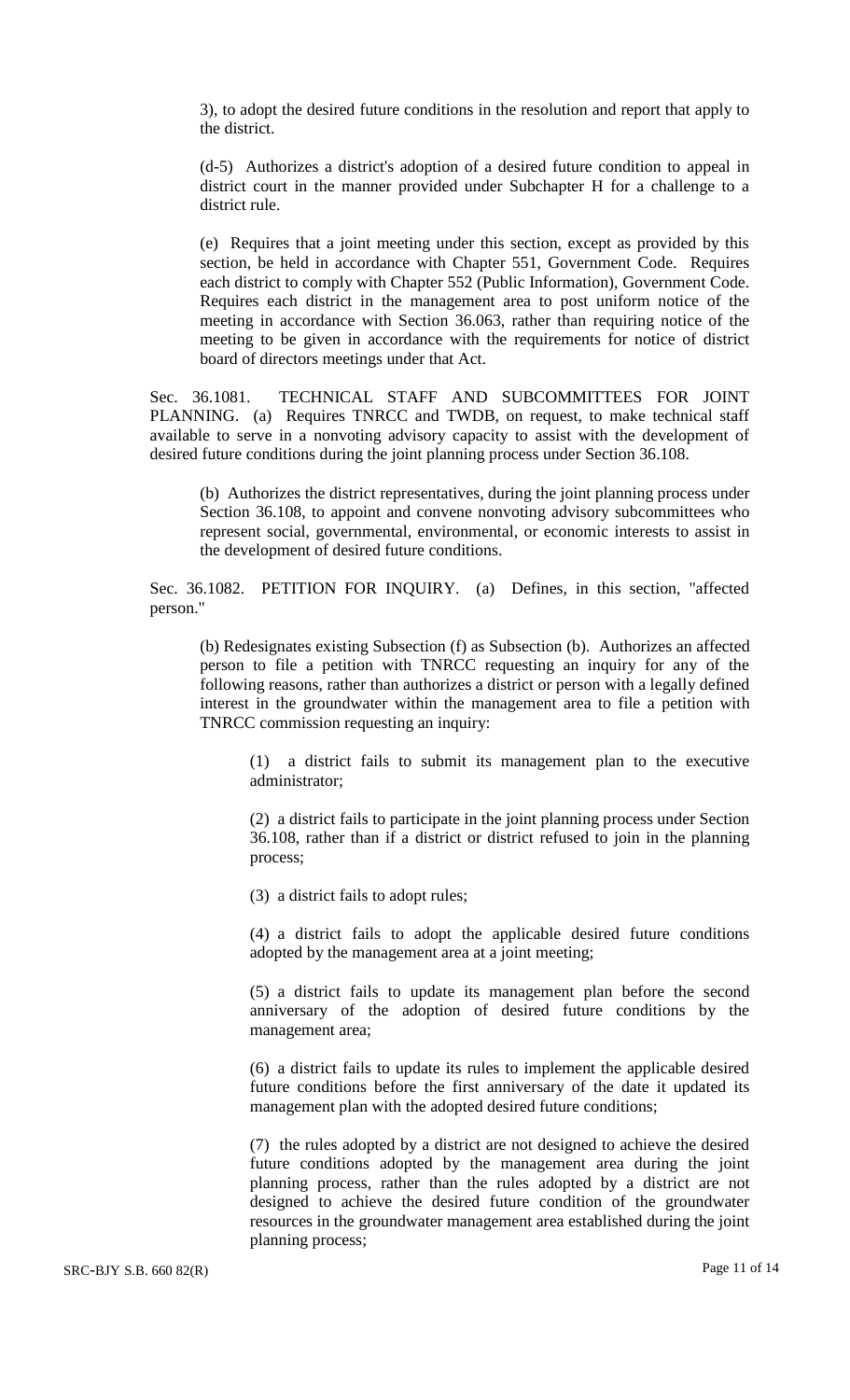(8) the groundwater in the management area is not adequately protected by the rules adopted by a district; or

(9) the groundwater in the management area is not adequately protected due to the failure of a district to enforce substantial compliance with its rules.

Deletes existing text relating to the process failing to result in adequate planning, including the establishment of reasonable future desired conditions of the aquifers, and the petition providing evidence that a district in the groundwater management area has failed to adopt rules. Makes conforming and nonsubstantive changes.

(c) Redesignates existing Subsection (g) as Subsection (c). Requires TNRCC, not later than the 90th day after the date the petition is filed, to review the petition and either dismiss the petition if TNRCC finds that the evidence is not adequate to show that any of the conditions alleged in the petition exist, or select a review panel as provided in Subsection (d), rather than Subsection (h).

(d) Redesignates existing Subsection (h) as Subsection (d). Makes conforming changes.

(e) Redesignates existing Subsection (i) as Subsection (e). Makes a conforming change.

(f) Redesignates existing Subsection (j) as Subsection (f). Makes no further changes.

(g) Redesignates existing Subsection (k) as Subsection (g). Makes no further changes.

Sec. 36.1083. MANAGED AVAILABLE GROUNDWATER. Requires TWDB to require the districts in a management area to submit the desired future conditions resolution adopted under Section 36.108, proof that notice was posted for the adoption meeting, and the desired future conditions explanatory report to the executive administrator. Requires the executive administrator to provide each district and regional water planning group located wholly or partly in the management area with the managed available groundwater in the management area based upon those desired future conditions, rather than the desired future condition of the groundwater resources established under this section.

Deletes existing Subsection (l) authorizing a person with a legally defined interest in the groundwater in the groundwater management area, a district in or adjacent to the groundwater management area, or a regional water planning group for a region in the groundwater management area to file a petition with TWDB appealing the approval of the desired future conditions of the groundwater resources established under this section. Deletes existing text requiring that the petition provide evidence that the districts did not establish a reasonable desired future condition of the groundwater resources in the groundwater management area.

Deletes existing Subsection (m) requiring TWDB to review the petition and any evidence relevant to the petition. Deletes existing text requiring TWDB to hold at least one hearing at a central location in the management area to take testimony on the petition. Deletes existing text authorizing TWDB to delegate responsibility for a hearing to the executive administrator or to a person designated by the executive administrator. Deletes existing text requiring TWDB, if TWDB finds that the conditions require revision, to submit a report to the districts that includes a list of finds and recommended revisions to the desired future conditions of the groundwater resources.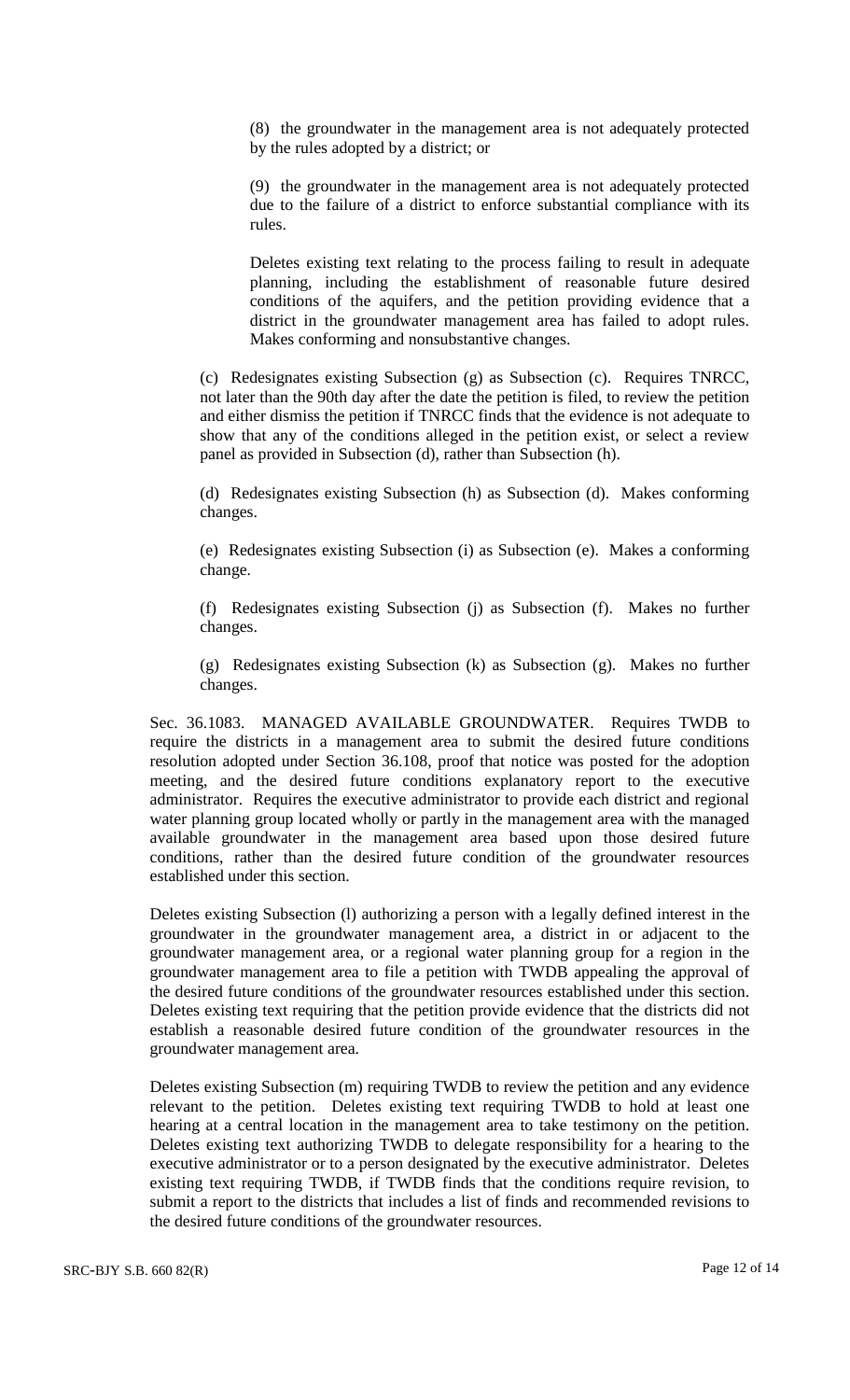Deletes existing Subsection (n) requiring the district to prepare a revised plan in accordance with TWDB recommendations and hold, after notice, at least one public hearing at a central location in the groundwater management area. Deletes existing text required the districts, after consideration of all public and TWDB comments, to revise the conditions and submit the conditions to TWDB for review.

Sec. 36.1084. MANAGEMENT PLAN GOALS AND OBJECTIVES. Requires each district in the management area to ensure that its management plan contains goals and objectives consistent with achieving the desired future conditions of the relevant aquifers as adopted during the joint planning process.

Sec. 36.1085. JOINT EFFORTS BY DISTRICTS IN A MANAGEMENT AREA. Creates this section from existing Section  $36.108(p)$ . Makes a conforming change.

SECTION 17. Amends Section 36.3011, Water Code, as follows:

Sec. 36.3011. New heading: COMMISSION ACTION REGARDING DISTRICT DUTIES. Requires the executive director of TNRCC (executive director), not later than the 45th day after receiving the review panel's report under Section 36.1082, rather than Section 36.108, to take action to implement any or all of the panel's recommendations. Authorizes TNRCC to take any action against a district it considers necessary in accordance with Section 36.303 (Action by Commission) if TNRCC finds that:

(1) the district has failed to submit its management plan to the executive administrator;

(2) the district has failed to participate in the joint planning process under Section 36.108;

(3) the district has failed to adopt rules;

(4) the district has failed to adopt the applicable desired future conditions adopted by the management area at a joint meeting;

(5) the district has failed to update its management plan before the second anniversary of the adoption of desired future conditions by the management area;

(6) the district has failed to update its rules to implement the applicable desired future conditions before the first anniversary of the date it updated its management plan with the adopted desired future conditions;

(7) the rules adopted by the district are not designed to achieve the desired future conditions adopted by the management area during the joint planning process, rather than the rules adopted by the district are not designed to achieve the desired future condition of the groundwater resources in the groundwater management area;

(8) the groundwater in the management area is not adequately protected by the rules adopted by the district; or

(9) the groundwater in the management area is not adequately protected because of the district's failure to enforce substantial compliance with its rules.

Makes nonsubstantive changes.

SECTION 18. Requires groundwater conservation districts, as soon as practicable after the effective date of this Act, to appoint initial representatives to regional water planning groups as required by Section 16.053(c), Water Code, as amended by this Act.